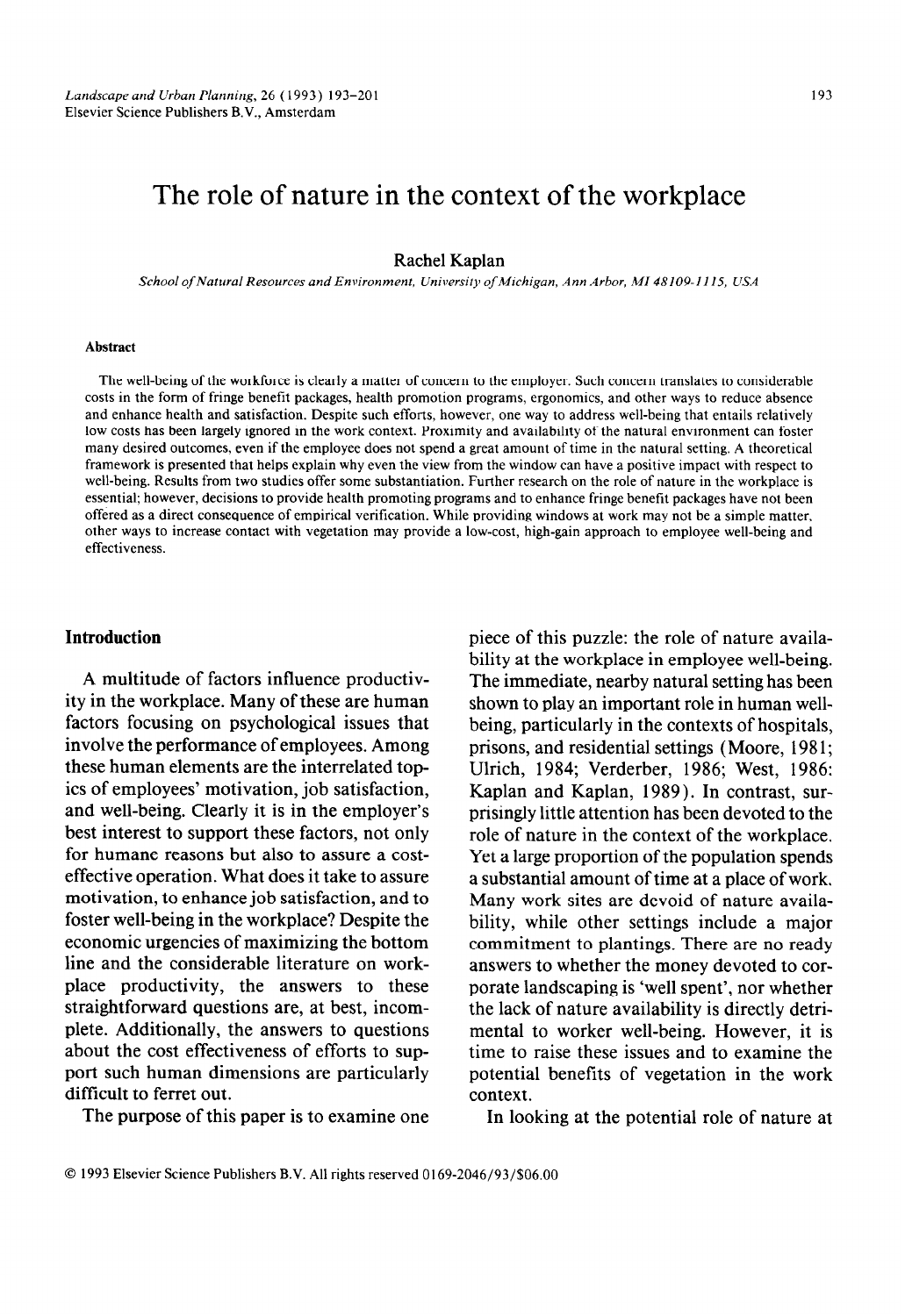work, I will first discuss theoretical reasons for examining this relationship and then look at some empirical work in the work setting. While the latter is not yet extensive, the implications are far-reaching; the paper will turn to these in the final section. Before addressing the 'nature' issue, however, I discuss some of the research on health promotion programs in the work context. The literature in this domain is quite extensive as are the corporate commitments to bring such programs to the workforce.

# **Health promotion programs**

Health care costs are a major economic issue for the employer. Not only do many businesses and industries pay at least a portion of their employees' health insurance, but absenteeism directly affects output. Thus, the willingness of employers to invest in programs that are oriented to prevention, to enhancing wellness, and to educating employees with respect to health issues is hardly surprising. The assumption is that such health promotion efforts will generate cost savings, and that the savings will be greater than the expenses incurred in offering the programs (Aberth, 1986; Adams, 1988; Cooper, 1990; Caldwell, 1992).

The review of the literature on the effectiveness of these programs in meeting their presumed purposes is, at best, mixed. Warner et al. ( 1988 ), in an extensive effort to study the situation, recommend "healthy skepticism" toward the credibility of the reported effects. Studies are often "seriously flawed in terms of assumptions, data, or methodology" and many salient issues are often ignored. Several other authors (e.g. Chovil and Altekruse, 1986; Sloan and Gruman, 1988; Shepard, 1989; Chenoweth, **1990)** would concur in this cautious interpretation, arguing that it is difficult to obtain the evidence, that participation rates are often extremely low, that those who participate may be a select group, and that the promoters of such programs may have an entrepreneurial interest in their success. In fact, it is not unusual for articles to be authored by individuals who are directly affiliated with sponsoring such programs (e.g. Patterson, 1987; Adams, 1988; Whitmer, 1992).

Yet despite the fact that "scientifically defensible knowledge [is] virtually or completely nonexistent" (Warner et al., 1988) in many cases, and that "80% of corporations that offer health promotion programs have established them without quantifiable proof that the programs actually save money" (Cauldron, 1990)) health promotion is a part of the contemporary work scene.

Clearly the decision to invest in these programs is not based exclusively on economic considerations. In fact, a broad range of benefits are attributed to them, including corporate morale, confidence in the organization, recruiting and retention of personnel, and substantial improvement in the health and wellbeing of the workforce (Sperry, 1984; Sloan and Gruman, 1988; Shepard, 1989; Smith, 1990). For these benefits too there is little systematic empirical support.

The nature of health-promoting programs varies widely. They often emphasize lifestyle changes related to nutrition, weight loss and control, smoking cessation, alcohol consumption, and fitness, as well as educational approaches to reduce hypertension, cholesterol, substance abuse, and stress (Smith et al., 1986; Adams, 1988). It is no longer unusual for larger companies to have on-site fitness facilities for use of employees and their families.

While it may be surprising that employers offer such expensive opportunities with so little clear substantiation of the cost effectiveness, this situation is hardly different from other aspects of fringe benefits. The failure to be concerned about employees' health may, in the long run, be a far more expensive option.

#### **Nearby nature**

There are some interesting parallels between health promotion programs and the availabil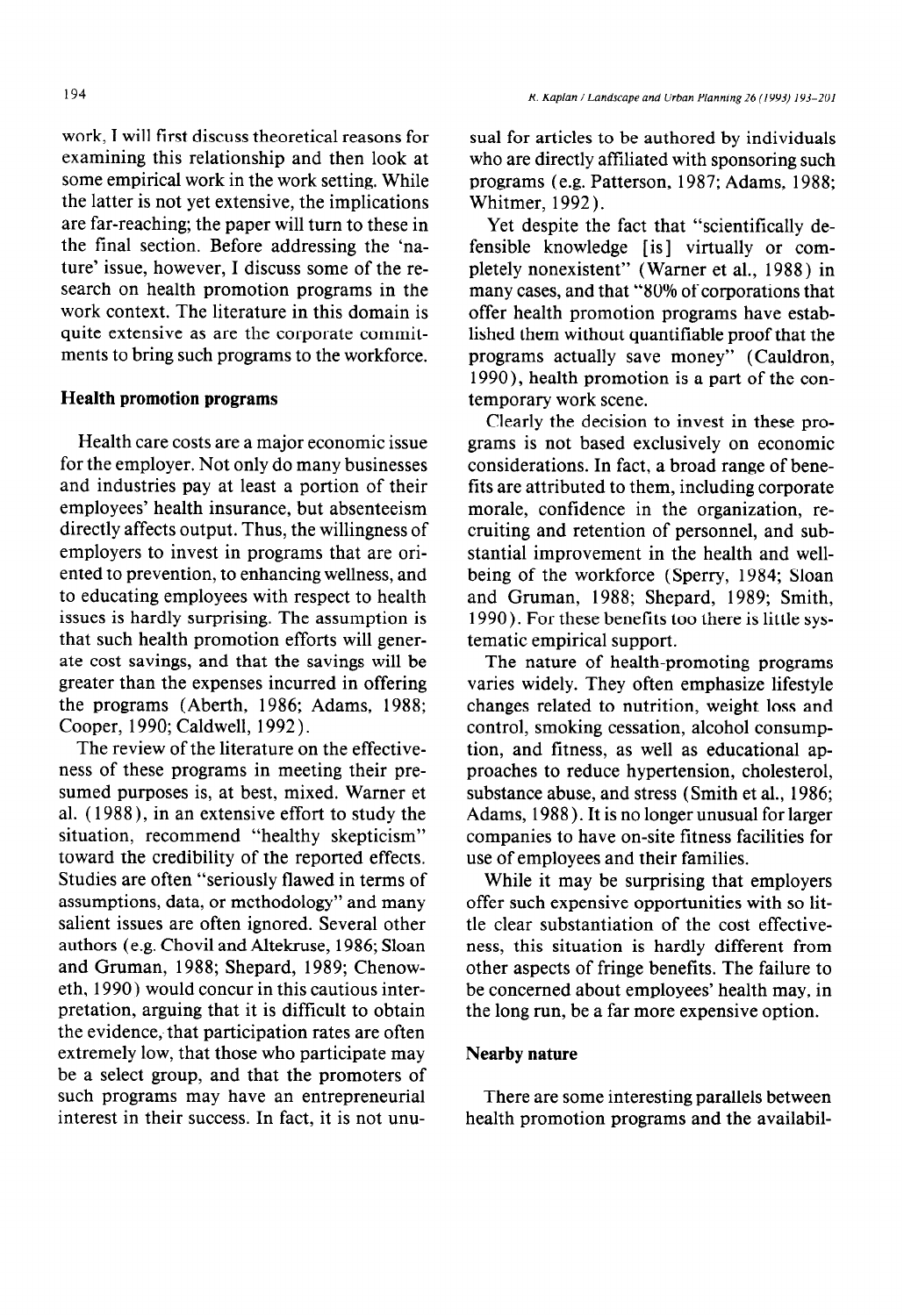ity of nearby nature. In both instances, empirical support would hardly be surprising; in fact, the assumption that such opportunities are beneficial is so strong that one would take positive results for granted and assume that studies that yield negative results must be flawed. Yet the emphasis on exercise, stress management, diet, and substance abuse are relatively recent societal concerns. Similarly, the awareness that nature in the immediate, everyday context may have psychological benefits was also absent not so long ago.

Moore's (1981) study showing differences in prisoner's use of health care facilities as a function of the view from their cells provided vivid imagery of the power of nearby nature. West's ( 1986) work corroborated these results in a distinctly different prison environment. Such results perhaps strike one as less immediately obvious than research on nature in the residential context. Nonetheless, even in the latter setting, the role that nature can play is striking.

Particularly striking in the residential context is the pervasiveness of the importance of nature across any demographic dimensions one might consider (Francis, 1987; Schroeder, 1988; Kaplan and Kaplan, 1989). Furthermore, the strong benefits that can accrue from a natural setting even if one is not actively engaged with it, are also noteworthy (Talbot and Kaplan, 1984; Talbot et al., 1987). Thus, a view of nature can play a significant role (Kaplan, 1985). Even without a view, the knowledge that the opportunity is there can be beneficial (Kaplan, 1980; Uhich and Addoms, 1981).

Health promotion programs are presumed to have direct ties with well-being. Reduced fat consumption, controlled hypertension, and attention to substance abuse are all expected to affect health. The availability of nature, by contrast, does not have such direct links with physical or mental health. An explanation of why nature plays an important psychological role thus calls for a theoretical effort.

#### **Attention restoration theory**

The conceptual framework we have suggested to make this link involves the notion of mental fatigue (Kaplan, 1987; Kaplan and Kaplan, 1989). Unlike stress, mental fatigue need not be a function of a threatening situation nor one that is unpleasant. Mental fatigue is the consequence of sustained mental effort that requires focused or directed attention. In other words, what becomes fatigued is one's capacity to focus attention to demands that require effort. The reduced ability to concentrate can have serious and even dangerous consequences. It expresses itself in a variety of ways, ranging from making small errors to major mistakes, from being annoyed with fellow workers to being irritable and socially irresponsible.

To recover from such fatigue, one needs to rest the directed attention mechanisms. Sleep is one option for achieving such rest. However, it is not unusual for sleep to be inadequate for the task of recovering from prolonged mental effort. That is when vacations become an acute need. Also, sleep is often not a viable option in the course of the working day, although one's ability to direct attention may be wearing down.

Fortunately, there are other ways to alleviate mental fatigue. We have identified four properties of environments or experiences that are likely to be restorative. Briefly, these are:

( 1) being away, the sense that one is, at least conceptually, in a different place;

(2) extent, the sense that this 'away' is of sufficient magnitude to permit one to be in it;

( 3 ) fascination, what William James ( 1892 ) called "involuntary attention", entails an effortless attention;

(4) compatibility, the notion that there is a good fit between the demands of the setting and one's inclinations or purposes.

The role that each of these factors plays depends, to some degree, on the duration of the restorative experience. In the context of an ex-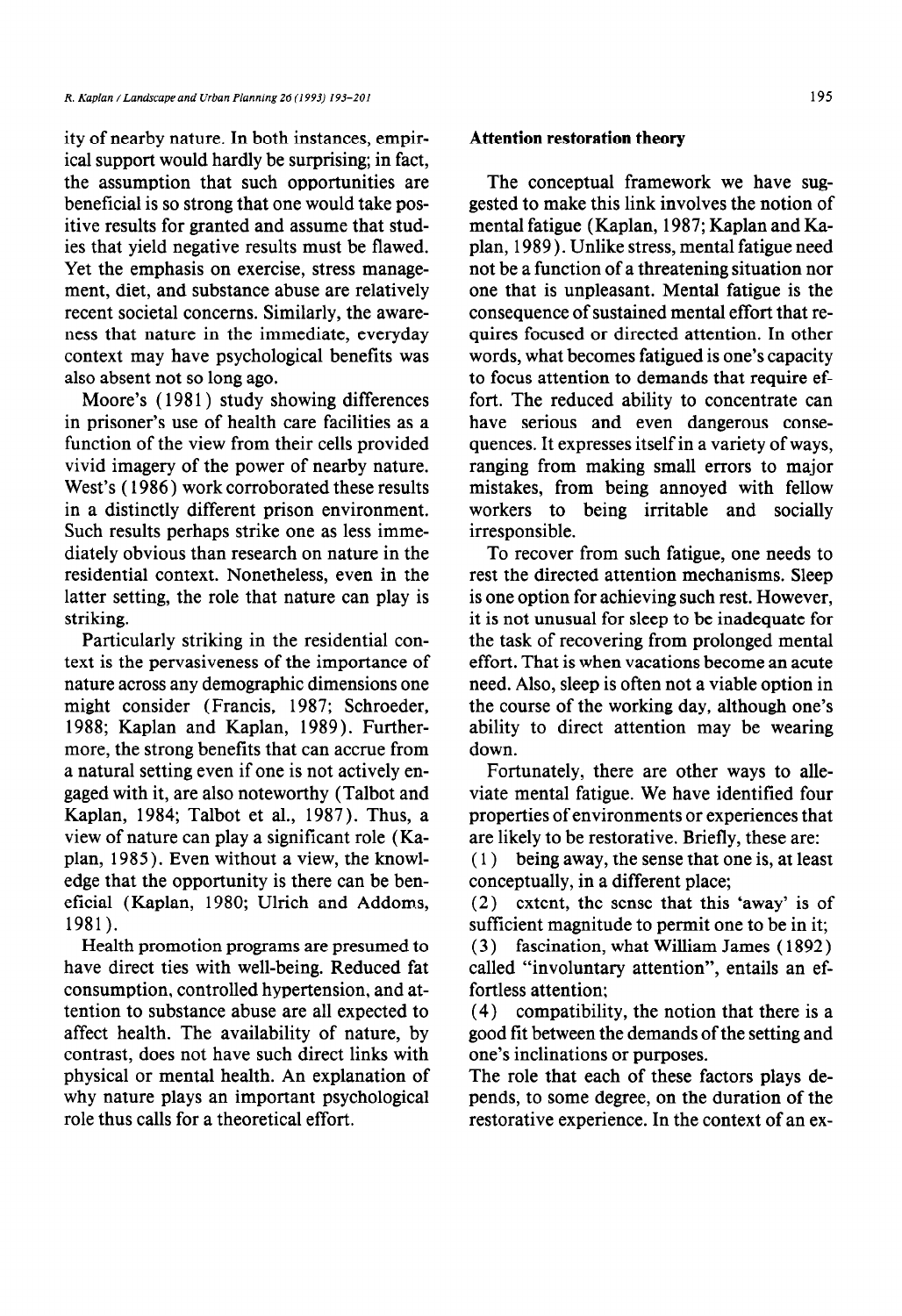tended wilderness experience, the arena in which we first found these properties to be salient (Kaplan and Talbot, 1983 ), one would expect all of them to be fully present. Even when one is curled up on the sofa absorbed by a well-told mystery many of these factors can come into play though the duration of the activity may be briefer.

Natural environments are not the only kind of restorative environment, but they seem to have substantial advantages over many other settings. Furthermore, it seems that even a very short opportunity to experience a natural setting can serve a restorative function. Thus, a view from the window might be called a microrestorative experience, one that provides a brief respite to one's directed attention. Even in a moment's glance one might feel that one is far away; the snow on the tree, the changing colors of the leaves, the bird barely visible in the bush all draw one's attention effortlessly and provide the sense that one is somewhere else. Even such a brief opportunity to recover one's attentional capacity might be expected to enhance competence and cooperativeness.

Direct evidence for these contentions is not available. Thus the attention restoration theory (Kaplan et al., 1993), like conceptual frameworks in other instances, is built of empirical support taken from a variety of contexts, linking physiological and psychological properties and offering an agenda for needed further corroboration. From the perspective of this framework it would be reasonable to assume that the work environment is particularly likely to create mental fatigue. Permitting opportunities for microrestoration would thus be a particularly useful approach to increasing employees' well-being. While a 'break' is a form of such opportunity, its effectiveness may depend on the degree to which the proposed properties are available. Furthermore, the availability of a window with a view to nature may afford even more effective recovery.

#### **Empirical support**

There has been surprisingly little research on the psychological benefits of a windowed work setting.' The anecdotal evidence is compelling. Mention the issue of windows and employees are ready to express their dismay if their work setting lacks a view. Collins ( 1975 ), in an impressive effort to review the literature on 'windows and people', points to the "widespread opinion that people do not like to work in windowless offrices" (p. 25 ), though evidence from more systematic research is scant. She cites a study by Ruys which found that adequate lighting did not make up for office workers' dissatisfaction with their windowless setting and "almost 50 per cent thought that the lack of windows affected them or their work adversely" (p. 24). Finnegan and Solomon (1981) found job satisfaction and work attitudes were significantly related to the presence of windows for their sample of 123 office workers and health care providers.

Lack of clear documentation notwithstanding, there is reason to believe that windows have been used as a work perk, with more or larger windows or corner views being the privilege of those higher in the organization. Farrenkopf and Roth ( 1980) provide some substantiation of this in the academic context. They reported that of their sample of 150 faculty members at two universities, half had windowed offices and those with higher academic rank had significantly more windows. Sommer (quoted by Collins, 1975, p. 26) reported that office personnel working in underground offices found their situation "harder to endure because of [their] knowledge that the executives have large offices upstairs with splendid views of the city".

Two studies we have carried out with respect to the role of nature in the workplace have

<sup>&#</sup>x27; Biner et al. ( 1993 ) provide some useful additional reference and empirical support published after this paper was set in print.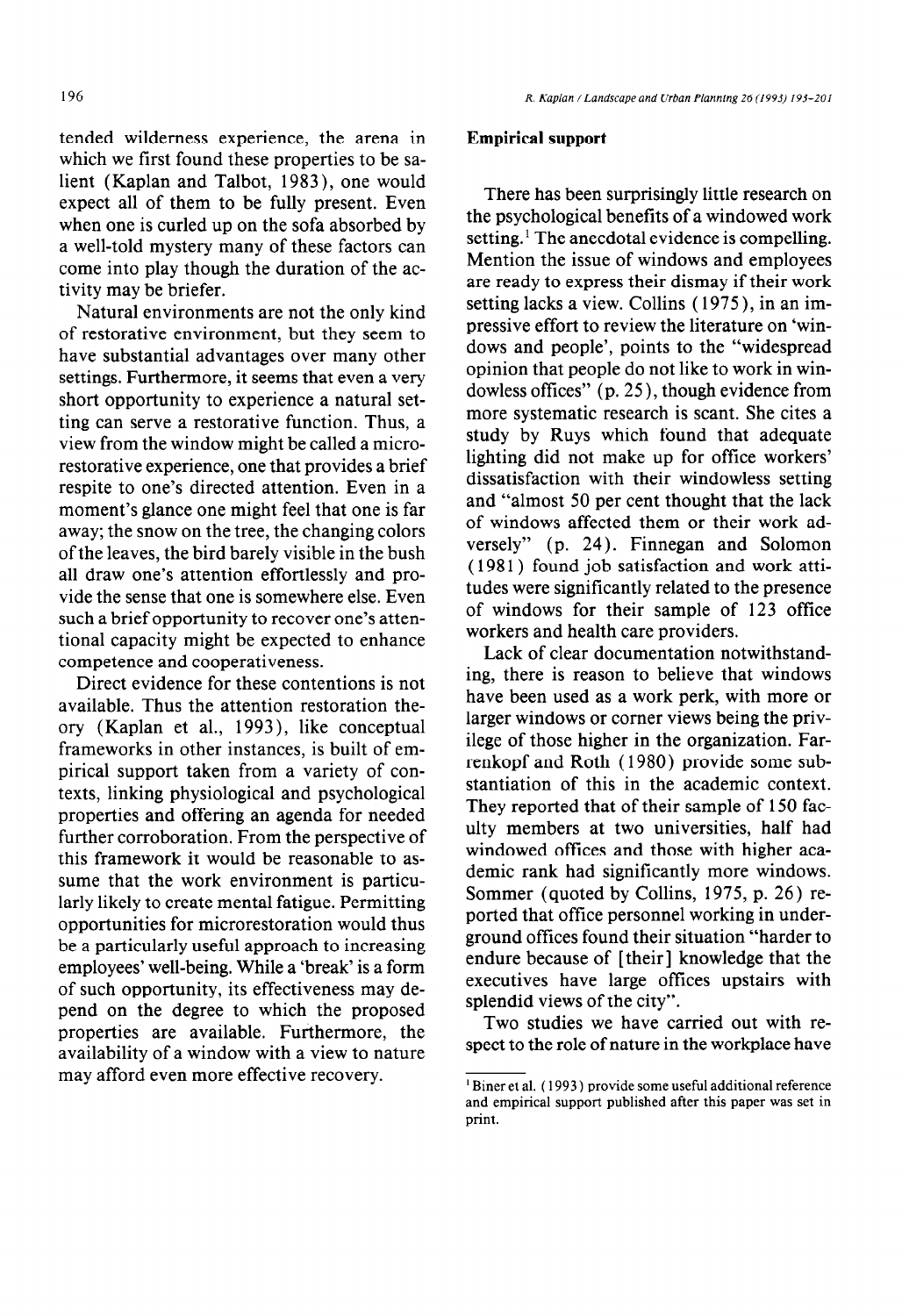included a variety of measures related to perceived health, job and life satisfaction, and attitudes toward the work situation. The discussion here focuses on the 'view from the window' aspect of these studies.

# *Study 1*

The initial effort (Kaplan et al., 1988) to study the role of nature in the workplace involved one large corporation and two public agencies, including a total of 168 employees. The majority of the participants were desk workers, with 55 having no view to the outside or views which included no natural elements and 60 who could see natural elements from their workplace. There were 48 participants whose jobs were mostly outdoors in natural settings (e.g. parks and recreation maintenance). Participation in the study was voluntary and anonymous with survey forms available to those who wished to respond. There is thus no way to determine a response rate nor can we assume a random sample. The cover page of the six page survey instrument, entitled 'Job Pressures Research Project' explained that the study is "an attempt to understand both the pressures people face and how they deal with them". Most of the questions entailed five-point rating scales (not at all  $\ldots$  a great deal). The survey asked about perceived job stresses, perceived effectiveness of various restorative opportunities, life satisfaction, physical health, and about some job setting characteristics.

The participants whose work was mostly outdoors had clearly different responses from those with desk jobs. They indicated that their job was significantly less demanding, and they felt less pressured, less frustrated, and less harried. Since the nature of the outdoor jobs was distinctly different from that of the others, it is impossible to determine whether these reported differences are directly attributable to being in the natural environment, or are a function of other job characteristics.

The comparison between the participants with relatively similar jobs (i.e. desk jobs), but whose access to nature in their view differed, is perhaps more useful. Here the results indicated fewer reported ailments for the individuals whose view included nature  $(t(100)=1.99, P<0.05)$ . Those with a view of nature checked an average of 2.45 ailments (from a list of 11) as ones they had had in the last 6 months. For the employees without access to nature in their view, the mean was 3.02.

The survey for the two public agencies included, at their request, a single item related to overall job satisfaction. The comparison, based on availability of nature in the view for individuals with desk jobs at these two agencies showed a significant difference on this item  $(t(34) = 2.07, P < 0.05)$ , with satisfaction higher for those who could see nature elements.

#### *Study 2*

The 615 participants in the second study all had relatively sedentary jobs, though these represented a wide spectrum in terms of job classification and pay grade. The sample consisted mostly of women (92%) and ranged widely in terms of age and how long they had worked for the current employer.

The survey was sent to a random sample of 1000, using the organization's internal mailing system. As a result, no return address could be used on the envelopes and undeliverable surveys could not be returned. Given the normal turnover of employees, it is reasonable to estimate that as many as 10% of the surveys did not reach the addressed person. Thus the exact return rate cannot be calculated.

The cover letter began with: "Hassles are a part of life". It indicated that the project is about "daily hassles and their costs, as well as exploring ways that help people recover from their effects. In particular, the study involves seeing whether plants and nature can be helpful in this process." Participants were assured of anonymity and complete confidentiality.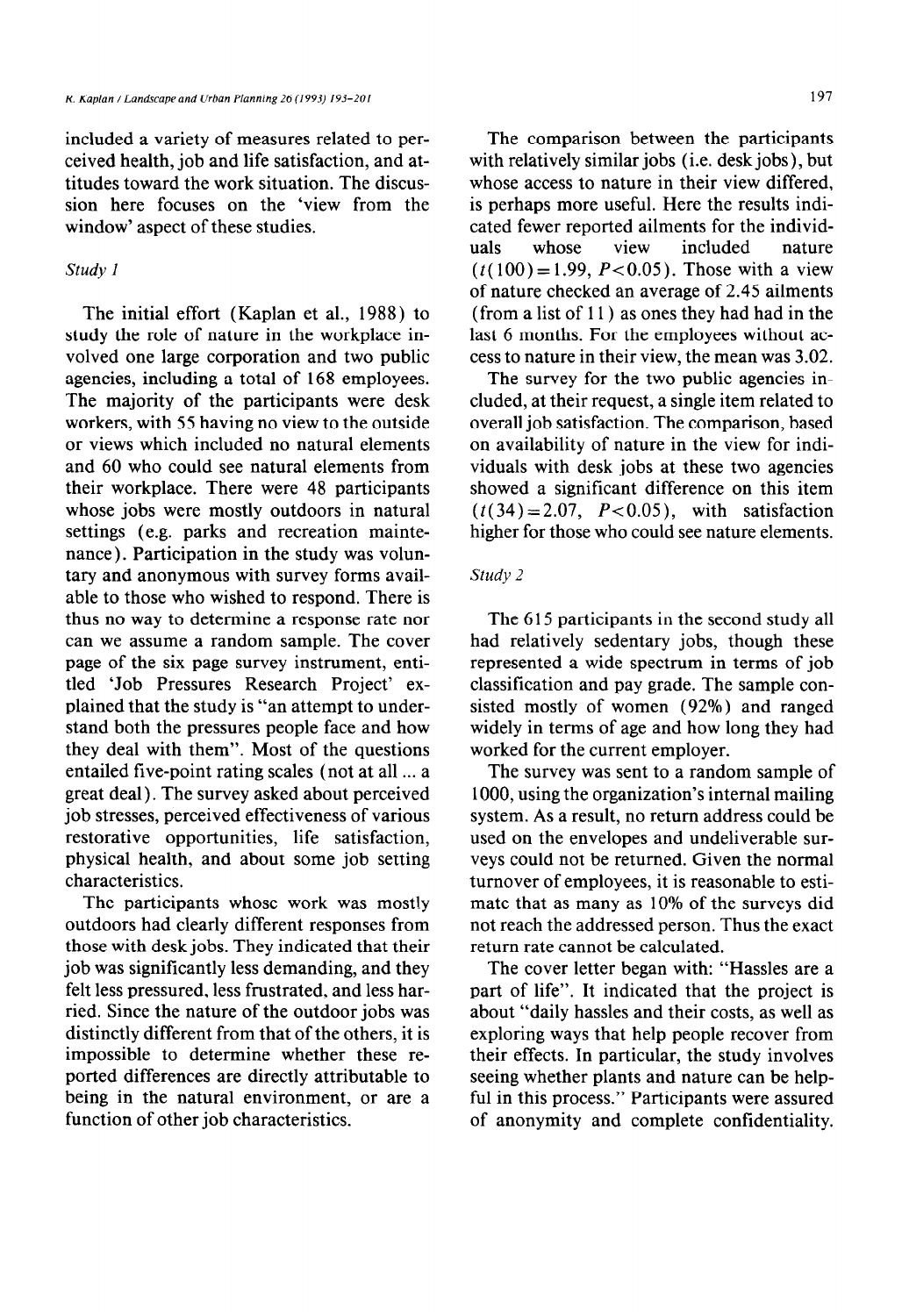Return envelopes were provided so that no-one in the organization had access to responses, although the Personnel Department had approved of the study and cooperated in providing access to employees.

The five page survey included questions on health, psychological functioning, life satisfaction, job environment, satisfaction with job and its setting, recreational activities and home setting, as well as demographic questions.

With respect to the question of the view from work, participants were asked about the difficulty of seeing outside and their likelihood of doing so. In addition, a checklist was provided of potential features that could be seen out of the window. These were categorized subsequently as 'built' (street, parking lot, other buildings) or 'natural' (trees/bushes, grass, flowers). There were also questions on the satisfaction with the view from the workplace and satisfaction with the opportunity to look out and on whether the view was restorative.

Not surprisingly, the ratings of satisfaction with the view and the opportunity to look out were strongly related to the ease of doing so. However, what could be seen out the window made a big difference. There was no difference in satisfaction with the view (a scale comprised of three items) between respondents who could see more or fewer built elements. Nor did seeing other buildings, streets, or parking lots contribute to the restorativeness

of the view. The availability of nature in the view, however, strongly affected these satisfaction and restorative ratings. For example, the mean for the rating of satisfaction with view for those with no opportunity to see nature was 2.22, while for those with even a minimum amount of nature in their view the mean was 2.9 1. If the view included two or three of the listed natural elements, the respective means were substantially greater, 3.40 and 3.58  $(F(3,525)=29.07, P<0.001).$ 

The availability of a view and having natural elements in the viewshed similarly influenced other aspects of satisfaction with the work setting even with respect to conditions that are not directly impacted by having a window nearby. For example, satisfaction with visual privacy from co-workers, having control over the privacy and a sufficiently quiet setting (a scale named 'privacy') was strongly affected by the likelihood of looking out. Satisfaction with opportunities to personalize one's work area showed a similar pattern of responses.

The degree to which participants were satisfied with the opportunity to see out, to personalize their work area, and to have privacy were, in turn, important predictors of several aspects of their work and life satisfaction. Focusing on the satisfaction with view, in particular, Table 1 itemizes some of these significant relationships and provides a few sample items for the

Table 1

Relation of satisfaction with view to outcome measures (including sample items for scales)

| Variable                                                                                    | No. of<br>items | F     | d.f.  |       |
|---------------------------------------------------------------------------------------------|-----------------|-------|-------|-------|
| Job challenge (e.g. amount of work you have to do, how interesting job                      |                 |       |       |       |
| is, how hard work is, how busy you are usually)                                             | 8               | 20.12 | 2.607 | 0.001 |
| Frustrated (how frustrated you feel)                                                        |                 | 5.27  | 2.598 | 0.01  |
| Task enthusiasm (e.g. enjoy getting really involved in a task, feel                         |                 |       |       |       |
| invigorated and excited about what you're doing)                                            |                 | 12.82 | 2,605 | 0.001 |
| Patient (being patient with others)                                                         |                 | 7.69  | 2.605 | 0.001 |
| Life satisfaction e.g. my life is interesting and challenging, happy with my                |                 |       |       |       |
| daily activities; have lots of opportunities)                                               |                 | 6.86  | 5.605 | 0.001 |
| General health (e.g. + rate health in general, $-\text{bad}$ headaches, $-\text{feed}$ that |                 |       |       |       |
| vou are ill)                                                                                | q               | 3.74  | 2.605 | 0.05  |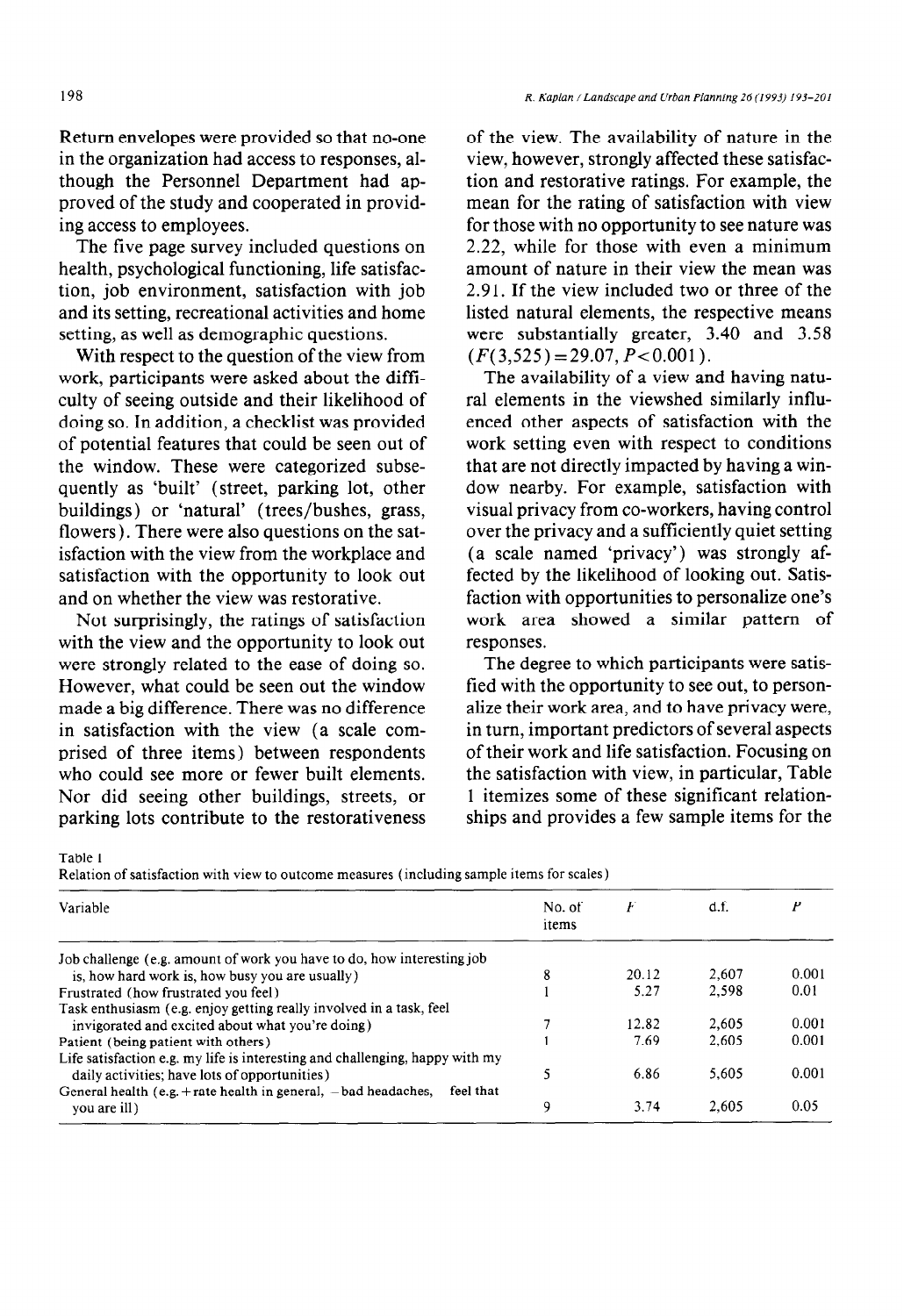multi-item scales. These results point to the range of impacts that a view of nature can affect. Those with a view of nature felt less frustrated and more patient, found their job more challenging, expressed greater enthusiasm for it, and reported higher life satisfaction as well as overall health. Even though the data are all based on self-report, the employee's perception of his/her own enthusiasm about the job is, after all, a vital aspect of well-being.

Clearly many other environmental factors can affect people's job satisfaction and work attitudes. The data, however, did not yield equivalently strong outcomes for many other potential sources of satisfaction. Satisfaction with indoor plants, for example, had a far weaker relationship to these outcome variables. By contrast, it is worth noting that the perceived adequacy of the immediate natural environment in the home context was a more powerful predictor, especially of health measures.

While the survey relied heavily on rating scales, many participants added comments. The most common theme for these comments was windows. The lack of windows received much complaint (e.g. "a window would improve all aspects of work and my work situation") and the presence of windows was often noted enthusiastically (e.g. "my window is one of the greatest advantages of the position").

# **Conclusion and implications**

The focus of the studies presented here is on windows in the workplace. The results corroborate previous work on the importance of windows in a variety of settings. Windows are a source of light, of sunshine, of information about the weather and about other happenings in the world outside. They provide a suggestion of the extension of where one is in time and space.

The results of both studies, however, suggest that given the availability of a window, it also matters what can be seen. If all that can be seen

are built elements, even if they do not obstruct the natural light or reduce access to the world beyond, the psychological benefits are not fostered. However, the elements of nature that seem to make such a strong difference need not be any more than a few trees, some landscaping, or some signs of vegetation. In fact, the presence of other buildings or parking lots does not seem to be a problem, as long as the natural world is there too. Given these results, it is not surprising that Heerwagen and Orians ( 1986) and Sommer (reported by Collins, 1975) found that individuals in windowless offices resorted to decorating their walls with visual materials dominated by nature themes.

Windows provide an excellent means to rest directed attention for a brief moment or for a longer time. To be able to glance up from one's work and experience bits of nature is likely to be helpful. That is not to say, however, that windows are the only way to enhance contact with the natural world while at work. Having natural areas at the work site can be useful for views as well as for more direct involvement. Company-provided picnic benches in a shady spot are often popular at lunchtime. Corporate areas with places to walk or opportunities to observe wildlife would also be worthy of study in terms of their restorative benefits.

Whether one can place an economic value on the view from work in terms of work productivity is an unanswered question. The same can be said about many other factors that employers have become willing to support. Stress management workshops, good fringe benefit packages, access to fitness facilities, education on nutrition, and programs that address substance abuse are all widely accepted and may play important roles in the work context without a clear and direct link to productivity.

While these may all contribute to job satisfaction and improve the employees' outlook, there are important differences between the opportunity to view nature and many of the other factors. The immediate work setting confronts the employee continuously. The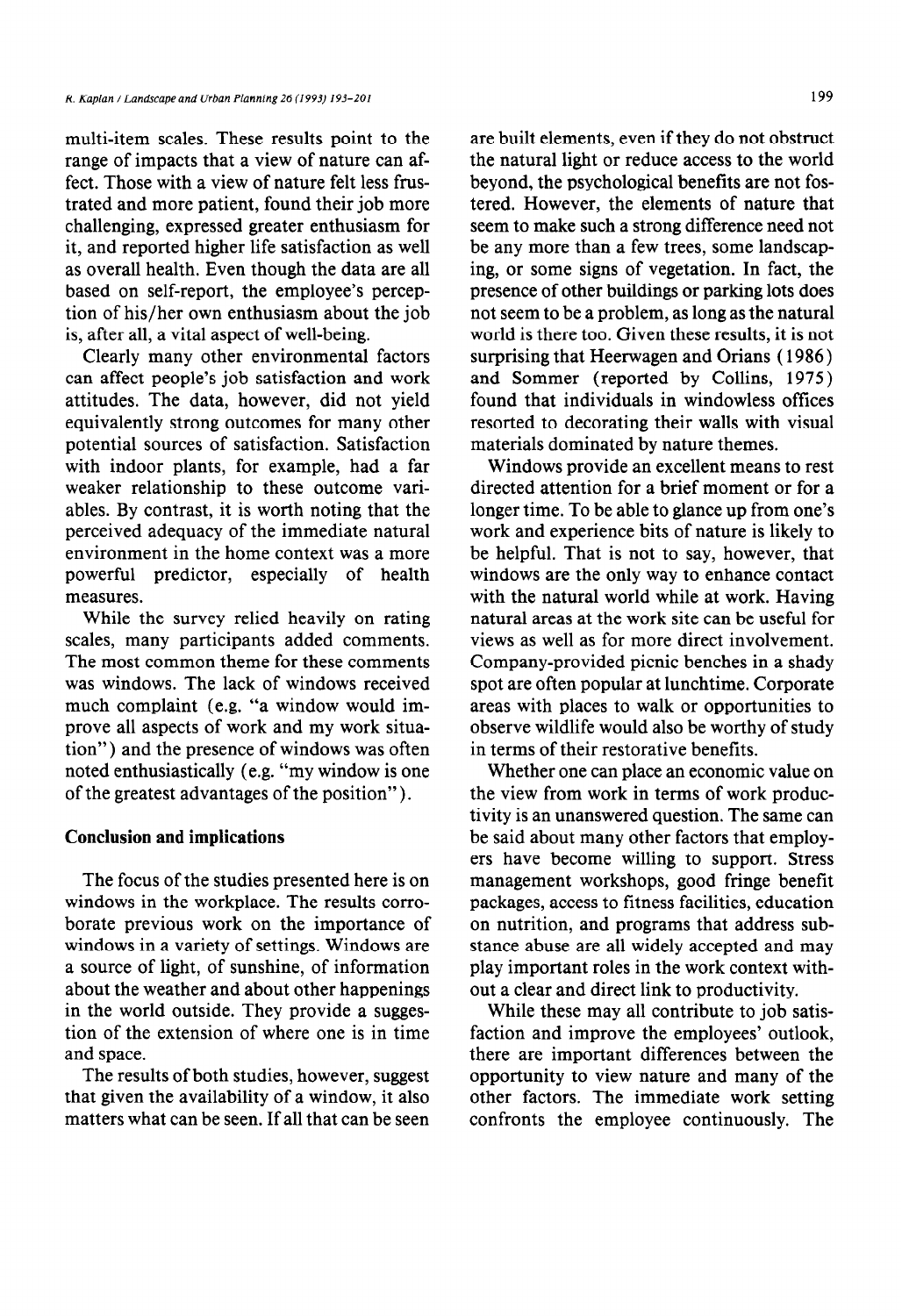ability to maintain a train of thought, to remain composed and civilized in the face of constant interruption and annoyances, may be much more dependent on the microenvironment of the workstation. Opportunities to exercise and to take breaks from the desk or workstation are doubtless of great importance. It is likely, however, that microrestorative opportunities play a particularly important role in reducing attentional fatigue.

The lack of empirical work on this topic is unfortunate. The unanswered questions are numerous and the opportunities for evaluation are hardly lacking. Not only is further substantiation necessary to increase the likelihood of nature availability in the work context, but also to provide information about the range of approaches that have yielded positive outcomes. Such material will prove essential for developing guidelines that can be used in the future. Relative to many fringe benefit costs, making nature available can be one of the least expensive items but also one with far-reaching consequences.

### **Acknowledgments**

Some of the research presented here was funded by the US Forest Service, North Central Forest Experiment Station, Urban Forestry Unit, Cooperative Agreement 23-85-08. Janet Frey Talbot had major responsibility for Study 1. Stephen Kaplan contributed to both studies in many ways: in terms of the conceptual issues, access to several organizations, and the interpretation of the results.

## **References**

- Aberth, J., 1986. Worksite wellness programs: An evaluation. Manage. Rev., 75: 51-53.
- Adams, J.D., 1988. A healthy cut in costs. Personnel Administrator, 33: 42-47.
- Biner, P.M., Butler, D.L., Lovegrove, T.E. and Bums, R.L., 1993. Windowlessness in the workplace: A reexamination of the compensation hypothesis. Environ. Behav., 25: 205- 227.
- Caldwell, B., 1992. Employers save with wellness programs. Employee Benefit Plan Rev., 46: 46-48.
- Cauldron, S., 1990. The wellness payoff. Personnel J., 69: 54- 60.
- Chenoweth, D., 1990. Work-site health promotion programs need analysis of cost-effectiveness. Occup. Health Safety, 59: 25,95.
- Chovil, A.C. and Altekruse, E.B., 1986. Health promotion in occupational medicine and the primary care physician. Family Community Health, 8(4): 29-35.
- Collins, B.L., 1975. Windows and people: A literature survey. National Bureau of Standards, US Government Printing Office, Washington, DC.
- Cooper, E.J., 1990. Wellness programs slow rising costs. Safety Health, 141: 46-48.
- Farrenkopf, T. and Roth, V., 1980. The university faculty office as an environment. Environ. Behav., 12: 467-477.
- Finnegan, M.C. and Solomon, L.Z., 198 1. Work attitudes in windowed vs. windowless environments. J. Soc. Psychol., 115: 291-292.
- Francis, M., 1987. Urban open spaces. In: E.H. Zube and G. T. Moore (Editors), Advances in Environment, Behavior, and Design, Vol. 1. Plenum, New York, pp. 71-103.
- Heerwagen, J.H. and Orians, G.H., 1986. Adaptation to windowlessness: A study of the use of visual decor in windowed and windowless offices. Environ. Behav., 18: 623- 639.
- James, W., 1892. Psychology: The Briefer Course. Holt, New York.
- Kaplan, R., 1980. Citizen participation in the design and evaluation of a park. Environ. Behav., 12: 494-507.
- Kaplan, R., 1985. Nature at the doorstep: Residential satisfaction and the nearby environment. J. Archit. Plann. Res., 2: 115-127.
- Kaplan, R. and Kaplan, S., 1989. The Experience of Nature: A Psychological Perspective. Cambridge University Press, New York, 340 pp.
- Kaplan, S., 1987. Mental fatigue and the designed environment. In: J. Harvey and D. Henning (Editors), Public Environments. EDRA, Washington, DC, pp. 55-60.
- Kaplan, S. and Talbot, J.F., 1983. Psychological benefits of a wilderness experience. In: 1. Altman and J.F. Wohlwill (Editors), Behavior and the Natural Environment. Plenum, New York, pp. 163-203.
- Kaplan, S., Talbot, J.F. and Kaplan, R., 1988. Coping with daily hassles: The impact of nearby nature on the work environment. Project Report, US For. Serv., North Central For. Exp. Stn., Urban Forestry Unit Cooperative Agreement 23-85-08, 12 pp.
- Kaplan, S., Bardwell, L.V. and Slakter, D.B., 1993. The museum as a restorative environment. Environ. Behav., in press.
- Moore, E.O., 1981. A prison environment's effect on health care service demands. J. Environ. Syst., 11: 17-34.
- Patterson, D., 1987. Can a company evaluate the cost/benefits of its wellness efforts? Compensation Benefits Rev., 19: 63-68.